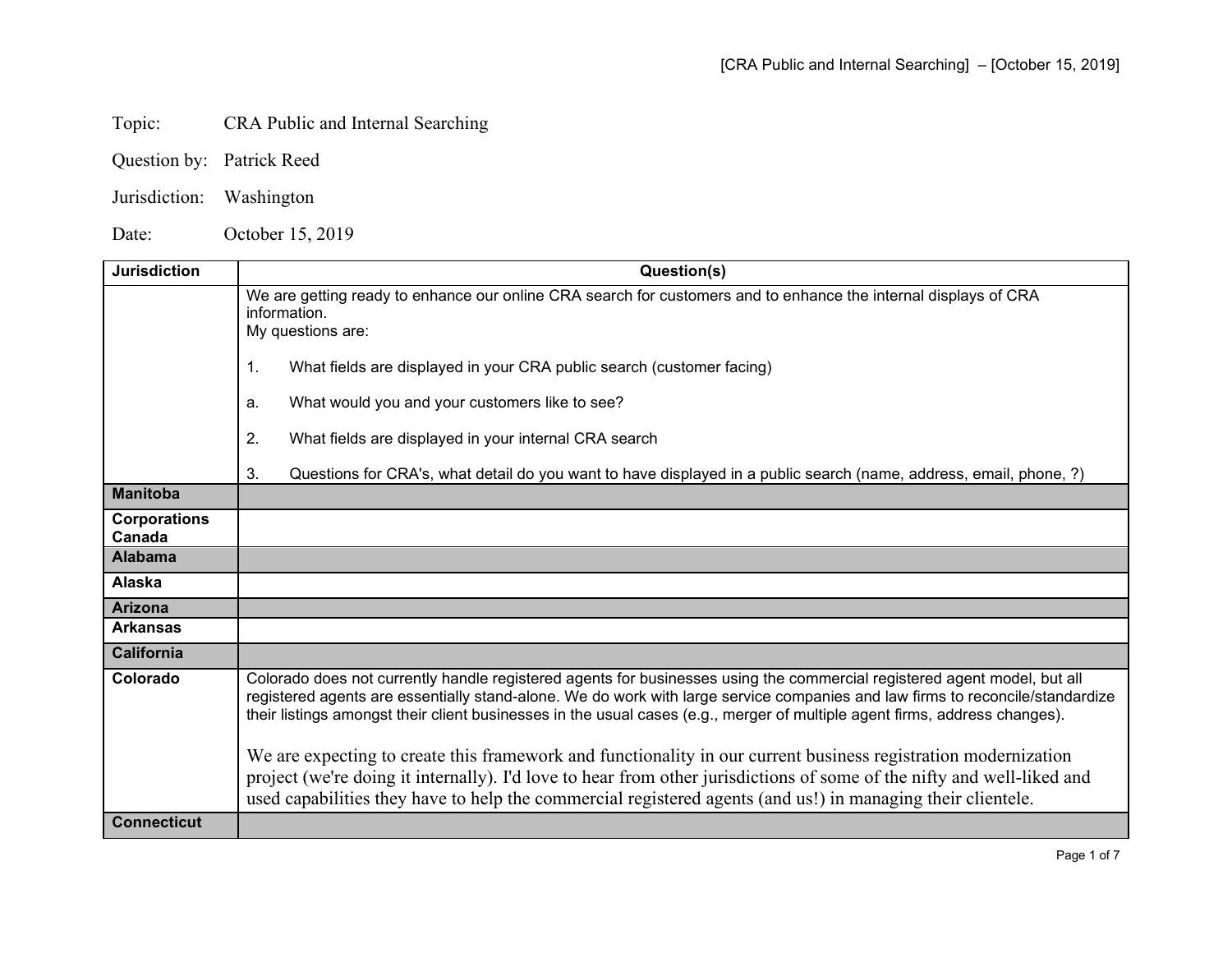| <b>Jurisdiction</b>            | Question(s)                                                                                                                                                                                                                                                                                          |
|--------------------------------|------------------------------------------------------------------------------------------------------------------------------------------------------------------------------------------------------------------------------------------------------------------------------------------------------|
|                                | We are getting ready to enhance our online CRA search for customers and to enhance the internal displays of CRA<br>information.<br>My questions are:                                                                                                                                                 |
|                                | What fields are displayed in your CRA public search (customer facing)<br>1.                                                                                                                                                                                                                          |
|                                | What would you and your customers like to see?<br>a.                                                                                                                                                                                                                                                 |
|                                | 2.<br>What fields are displayed in your internal CRA search                                                                                                                                                                                                                                          |
|                                | 3.<br>Questions for CRA's, what detail do you want to have displayed in a public search (name, address, email, phone, ?)                                                                                                                                                                             |
| <b>Delaware</b>                |                                                                                                                                                                                                                                                                                                      |
| <b>District of</b><br>Columbia |                                                                                                                                                                                                                                                                                                      |
| <b>Florida</b>                 |                                                                                                                                                                                                                                                                                                      |
| Georgia                        |                                                                                                                                                                                                                                                                                                      |
| Hawaii                         | Hawaii does have commercial registered agents (CRA). From the online business name search, the CRAs have a "CRA<br>ADDRESS" and in "Other Filings", an entry description would be stated as "Application to List as Commercial Registered<br>Agent", on the date it was filed. (see attached sample) |
|                                | You may search for businesses on https://hbe.ehawaii.gov/documents/search.html                                                                                                                                                                                                                       |
| Idaho                          |                                                                                                                                                                                                                                                                                                      |
| <b>Illinois</b>                |                                                                                                                                                                                                                                                                                                      |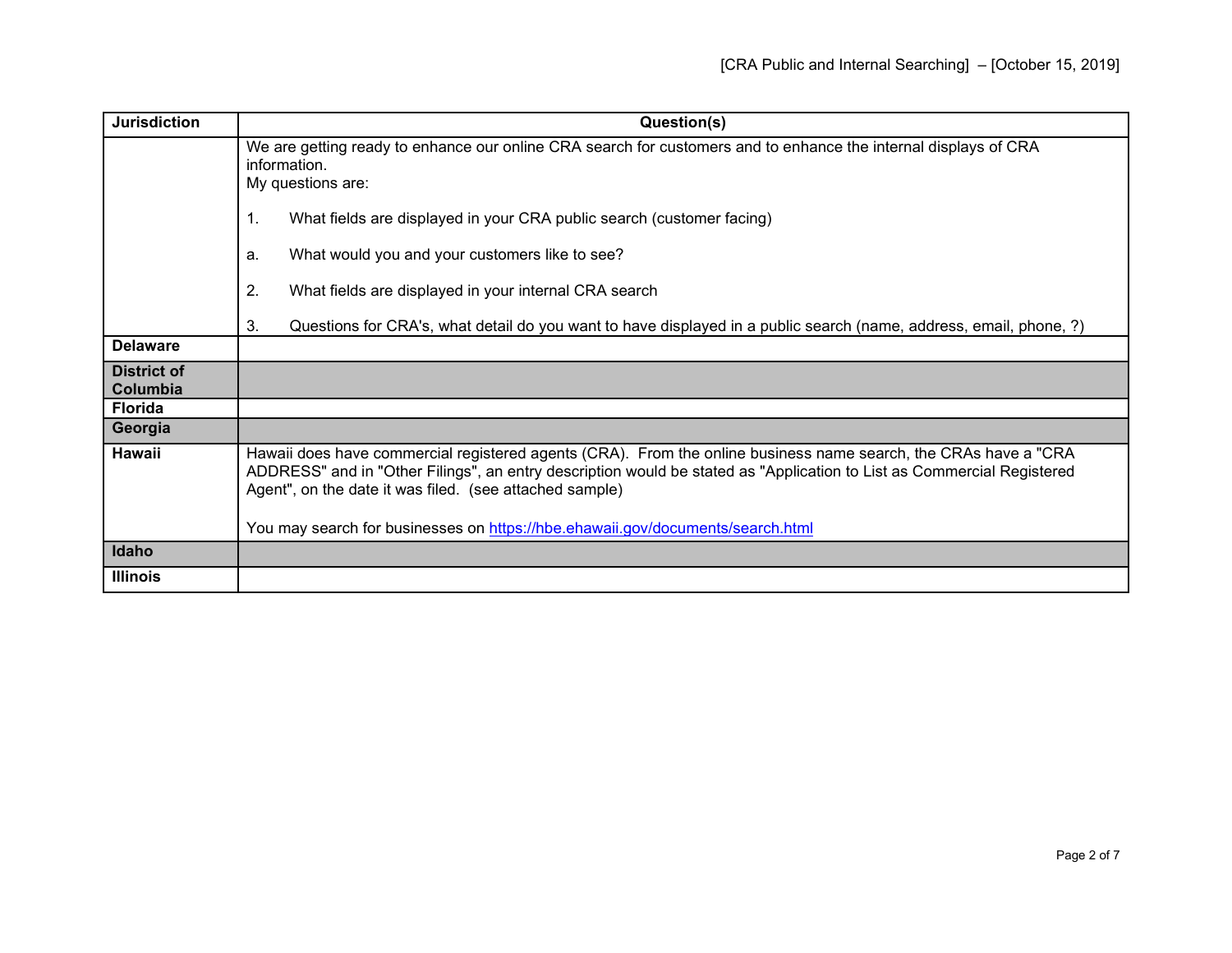| <b>Jurisdiction</b> | Question(s)                                                                                                                                                                                      |
|---------------------|--------------------------------------------------------------------------------------------------------------------------------------------------------------------------------------------------|
|                     | We are getting ready to enhance our online CRA search for customers and to enhance the internal displays of CRA                                                                                  |
|                     | information.                                                                                                                                                                                     |
|                     | My questions are:                                                                                                                                                                                |
|                     |                                                                                                                                                                                                  |
|                     | What fields are displayed in your CRA public search (customer facing)<br>1.                                                                                                                      |
|                     |                                                                                                                                                                                                  |
|                     | What would you and your customers like to see?<br>а.                                                                                                                                             |
|                     |                                                                                                                                                                                                  |
|                     | 2.<br>What fields are displayed in your internal CRA search                                                                                                                                      |
|                     |                                                                                                                                                                                                  |
|                     | 3.<br>Questions for CRA's, what detail do you want to have displayed in a public search (name, address, email, phone, ?)                                                                         |
| Indiana             | What fields are displayed in your CRA public search (customer facing)<br>1.                                                                                                                      |
|                     | What would you and your customers like to see?<br>a.                                                                                                                                             |
|                     | Q1 Response: Publicly we display all of the following information<br>o CRA Name                                                                                                                  |
|                     | o CRA ID                                                                                                                                                                                         |
|                     | o CRA Status                                                                                                                                                                                     |
|                     | Listing Date (date RA registered as a CRA)<br>$\circ$                                                                                                                                            |
|                     | Associated Business Information (this is the business record associated to a Business CRA).<br>$\circ$                                                                                           |
|                     | ? Business ID                                                                                                                                                                                    |
|                     | ? Business Name                                                                                                                                                                                  |
|                     | ? Entity Type                                                                                                                                                                                    |
|                     | ? Principal Office Address                                                                                                                                                                       |
|                     | ? Creation Date                                                                                                                                                                                  |
|                     | o Service of Process Address (Address in which the CRA receives service)                                                                                                                         |
|                     | o List of Represented Entities (include the following fields for each entity represented by the CRA.                                                                                             |
|                     | ? Business ID<br>? Business Name                                                                                                                                                                 |
|                     | ? Name Type                                                                                                                                                                                      |
|                     | ? Entity Type                                                                                                                                                                                    |
|                     | ? Principal Office Address                                                                                                                                                                       |
|                     | ? Registered Agent Name                                                                                                                                                                          |
|                     | ? Business Status                                                                                                                                                                                |
|                     | o Filing History (this includes a list of filings for the CRA, including the Listing Statement and any Statements of Change filed by the CRA.                                                    |
|                     | Public is able to download PDF copies of the filings. Note we do not provide a download list of the entities represented by the CRA). The                                                        |
|                     | public is also able to get free certified copies of any of the filings.                                                                                                                          |
|                     | o Name History (this would provide a list of any names the CRA operated under in the event it changed its Business Name).                                                                        |
|                     | [cid:image001.jpg@01D5897F.9FE08100]<br>$\circ$                                                                                                                                                  |
|                     | What fields are displayed in your internal CRA search<br>2.<br>Q2 Response: Internal users see the same information as a public user do with a few exceptions. Below is a list of the additional |
|                     | information our internal users have access to, but do not display publicly.                                                                                                                      |
|                     | o Electronic Service of Process Email Address (email address in which the CRA will accept electronic service of process)                                                                         |
|                     | o CRA Email Address (email address where the CRA will receive important notifications regarding its CRA Listing and reminders regarding                                                          |
|                     | the businesses it represents).                                                                                                                                                                   |
|                     | o Correspondence History - this a feature that tracks all system generated correspondence (email or PDF) that are sent to the CRA about                                                          |
|                     | its CRA record.                                                                                                                                                                                  |
|                     | o Filing History - from here internal staff is able to download the list of entities the CRA indicates that represents in a particular filing. The                                               |
|                     | PDF lists are hidden from public view.                                                                                                                                                           |
|                     | o [cid:image002.png@01D5897F.9FE08100]                                                                                                                                                           |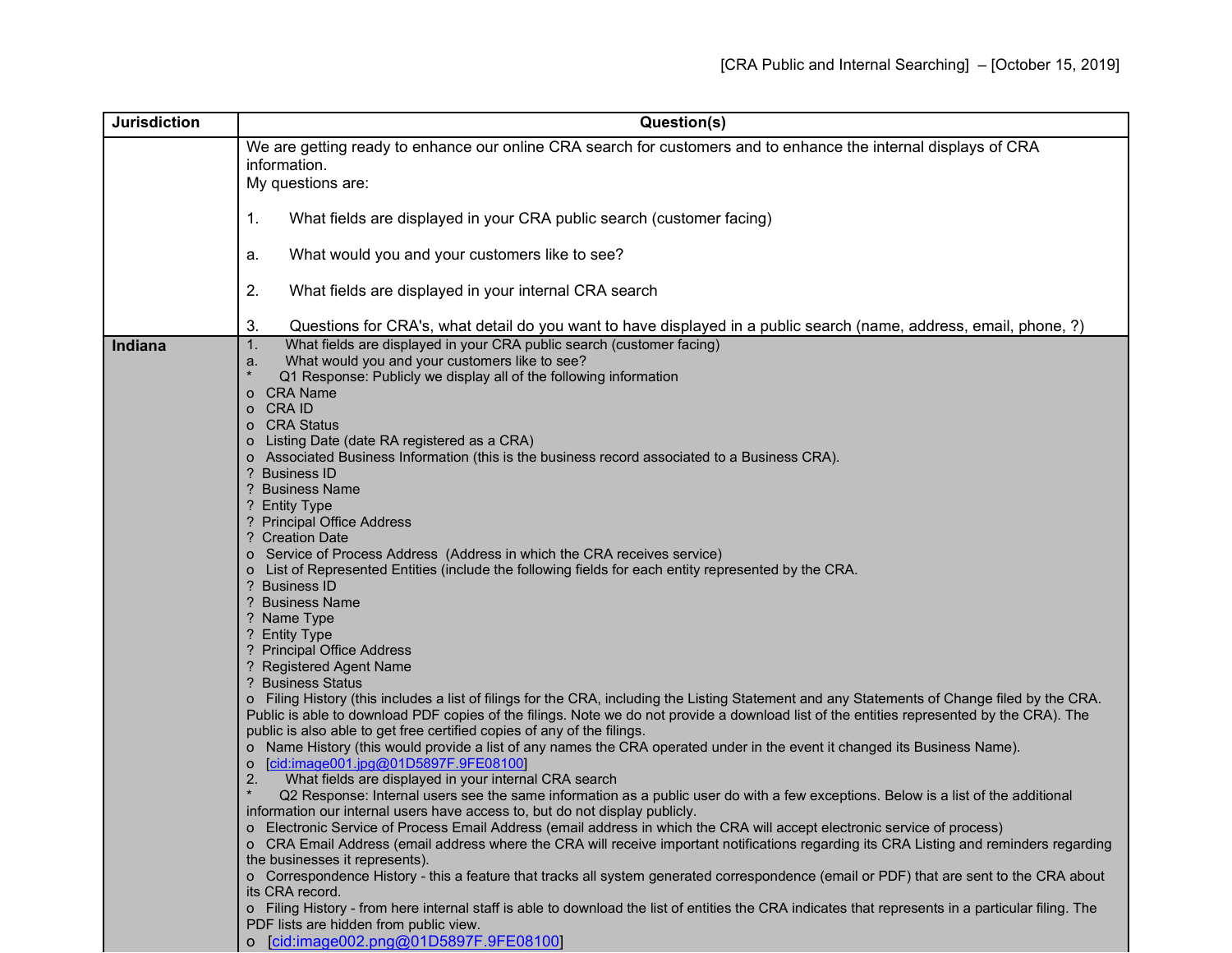| <b>Jurisdiction</b>  | Question(s)                                                                                                              |
|----------------------|--------------------------------------------------------------------------------------------------------------------------|
|                      | We are getting ready to enhance our online CRA search for customers and to enhance the internal displays of CRA          |
|                      | information.<br>My questions are:                                                                                        |
|                      |                                                                                                                          |
|                      | 1.<br>What fields are displayed in your CRA public search (customer facing)                                              |
|                      | What would you and your customers like to see?<br>a.                                                                     |
|                      | 2.<br>What fields are displayed in your internal CRA search                                                              |
|                      | 3.<br>Questions for CRA's, what detail do you want to have displayed in a public search (name, address, email, phone, ?) |
| lowa                 |                                                                                                                          |
| <b>Kansas</b>        |                                                                                                                          |
| Kentucky             |                                                                                                                          |
| Louisiana            |                                                                                                                          |
| <b>Maine</b>         |                                                                                                                          |
| <b>Maryland</b>      |                                                                                                                          |
| <b>Massachusetts</b> |                                                                                                                          |
| <b>Michigan</b>      | Michigan does not have CRA (commercial resident agent) search that is separate from our business entity search.          |
| <b>Minnesota</b>     |                                                                                                                          |
| <b>Mississippi</b>   |                                                                                                                          |
| <b>Missouri</b>      |                                                                                                                          |
| <b>Montana</b>       |                                                                                                                          |
| <b>Nebraska</b>      |                                                                                                                          |
| <b>Nevada</b>        | Below is Nevada's search results page, both public-facing and internally, when looking up a CRA by name.                 |
|                      | When completing a filing via our online system and searching for a CRA, there is a condensed list with just the          |
|                      | name, address, status and email address that the customers see. Hope this helps.                                         |
| <b>New Hampshire</b> |                                                                                                                          |
|                      |                                                                                                                          |
| <b>New Jersey</b>    |                                                                                                                          |
| <b>New Mexico</b>    |                                                                                                                          |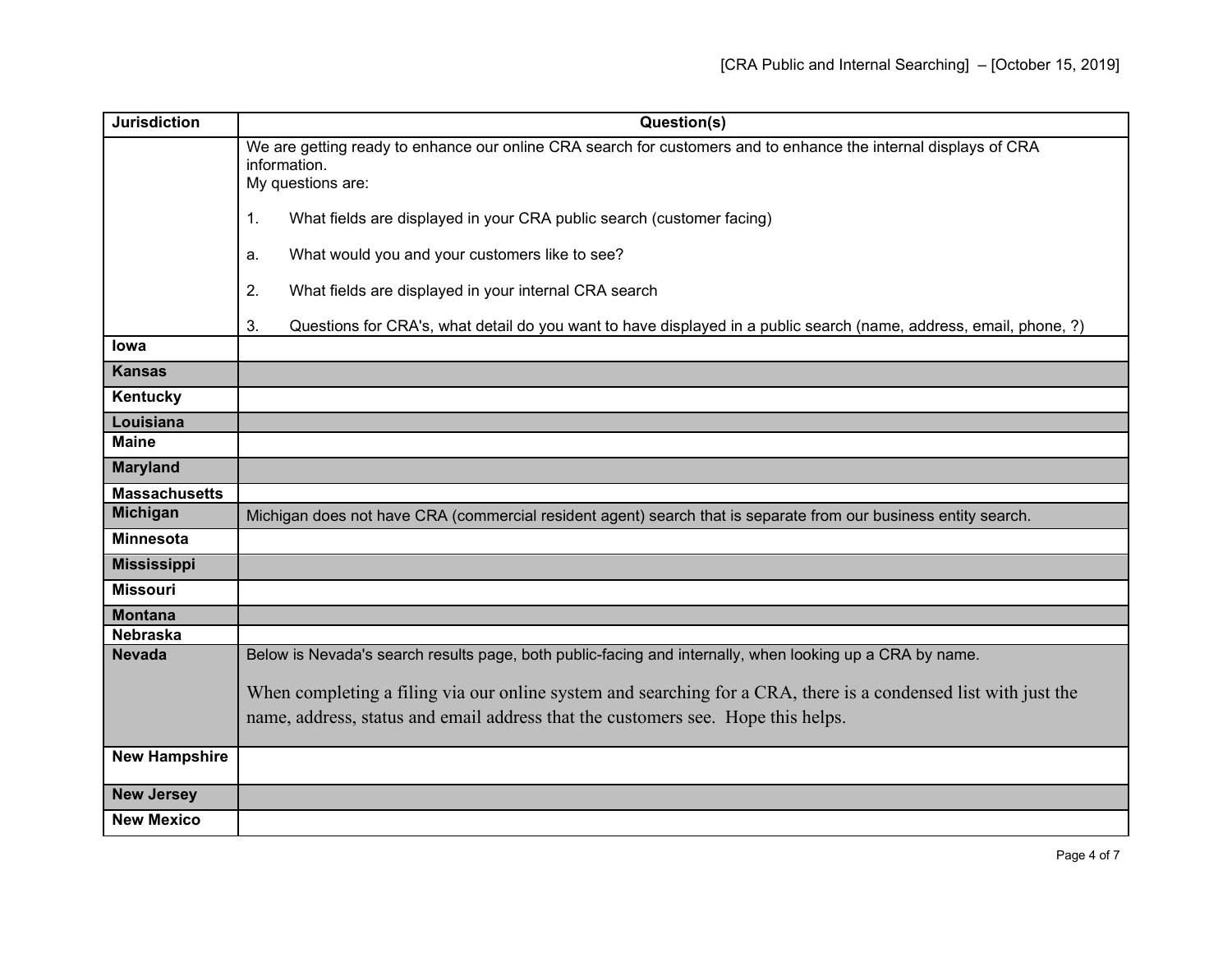| <b>Jurisdiction</b>   | Question(s)                                                                                                              |
|-----------------------|--------------------------------------------------------------------------------------------------------------------------|
|                       | We are getting ready to enhance our online CRA search for customers and to enhance the internal displays of CRA          |
|                       | information.<br>My questions are:                                                                                        |
|                       |                                                                                                                          |
|                       | 1.<br>What fields are displayed in your CRA public search (customer facing)                                              |
|                       | What would you and your customers like to see?<br>a.                                                                     |
|                       | 2.<br>What fields are displayed in your internal CRA search                                                              |
|                       | 3.<br>Questions for CRA's, what detail do you want to have displayed in a public search (name, address, email, phone, ?) |
| <b>New York</b>       |                                                                                                                          |
| <b>North Carolina</b> |                                                                                                                          |
| <b>North Dakota</b>   |                                                                                                                          |
| Ohio                  |                                                                                                                          |
|                       |                                                                                                                          |
| <b>Oklahoma</b>       |                                                                                                                          |
| Oregon                |                                                                                                                          |
| Pennsylvania          |                                                                                                                          |
| <b>Rhode Island</b>   |                                                                                                                          |
| <b>South Carolina</b> |                                                                                                                          |
| <b>South Dakota</b>   |                                                                                                                          |
| <b>Tennessee</b>      |                                                                                                                          |
| <b>Texas</b>          |                                                                                                                          |
| <b>Utah</b>           |                                                                                                                          |
| <b>Vermont</b>        |                                                                                                                          |
| Virginia              |                                                                                                                          |
| Washington            |                                                                                                                          |
| <b>West Virginia</b>  |                                                                                                                          |
| <b>Wisconsin</b>      |                                                                                                                          |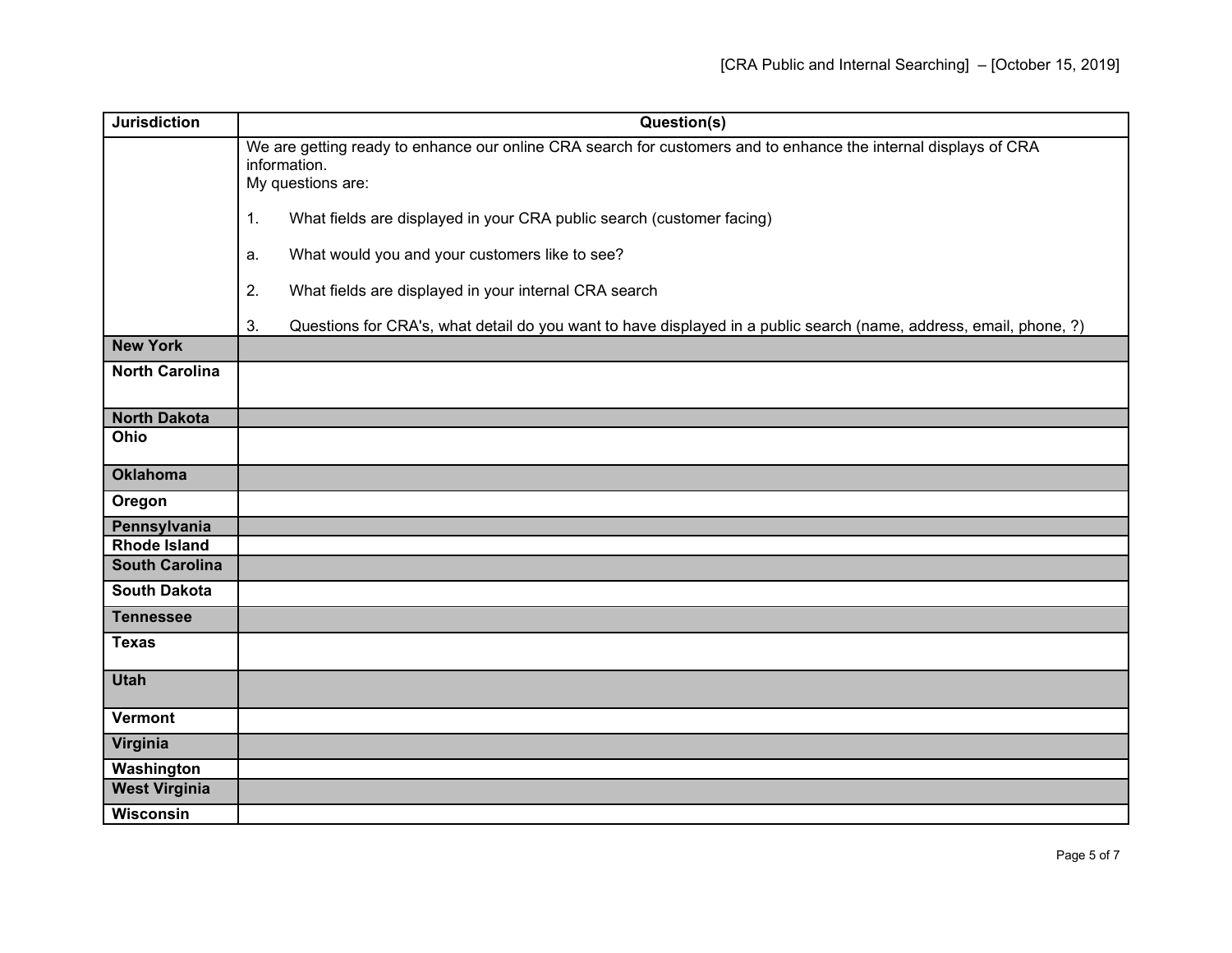| <b>Jurisdiction</b> | Question(s)                                                                                                                                          |
|---------------------|------------------------------------------------------------------------------------------------------------------------------------------------------|
|                     | We are getting ready to enhance our online CRA search for customers and to enhance the internal displays of CRA<br>information.<br>My questions are: |
|                     | What fields are displayed in your CRA public search (customer facing)<br>1.                                                                          |
|                     | What would you and your customers like to see?<br>а.                                                                                                 |
|                     | 2.<br>What fields are displayed in your internal CRA search                                                                                          |
|                     | Questions for CRA's, what detail do you want to have displayed in a public search (name, address, email, phone, ?)<br>3.                             |
| Wyoming             |                                                                                                                                                      |

## **Additional comments:**

## **Full text of email:**

Good morning from Washington State!

We are getting ready to enhance our online CRA search for customers and to enhance the internal displays of CRA information. My questions are:

- 1. What fields are displayed in your CRA public search (customer facing)
- a. What would you and your customers like to see?
- 2. What fields are displayed in your internal CRA search
- 3. Questions for CRA's, what detail do you want to have displayed in a public search (name, address, email, phone, ?)

Patrick Reed Public and Government Affairs Manager Office of the Secretary of State, Corporations and Charities Division 360-725-0358